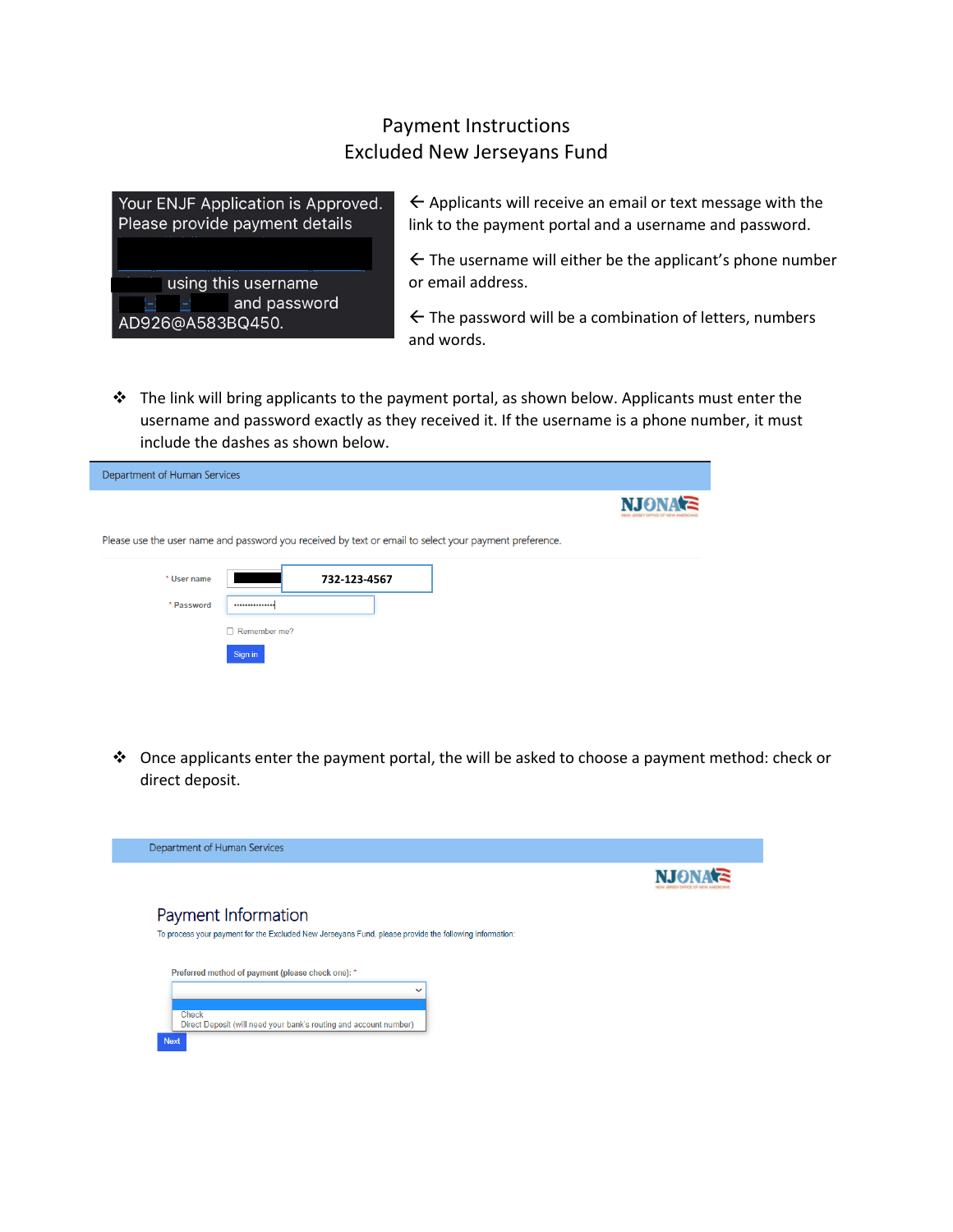## **Payment Method: Check**

I

| <b>NJONA'S</b> |
|----------------|
|                |
|                |
|                |
|                |
|                |
|                |
|                |

\* If an applicant chooses check as their payment method, they will be asked to confirm that their first and last name and mailing address is correct.

| Department of Human Services             |     |
|------------------------------------------|-----|
|                                          | NJ6 |
| Please confirm your contact information: |     |
| First Name*                              |     |
|                                          |     |
| Last Name*                               |     |
|                                          |     |
| Email                                    |     |
|                                          |     |
| Address 1: Street 1*                     |     |
|                                          |     |
|                                          |     |
| <b>Address 1: Street 2</b>               |     |
|                                          |     |
| <b>Apartment or Suite No</b>             |     |
|                                          |     |
| Address 1: City *                        |     |
|                                          |     |
|                                          |     |
| Address 1: ZIP/Postal Code *             |     |
|                                          |     |
| Is your name and address correct?        |     |
| Yes<br>$\checkmark$                      |     |
|                                          |     |
|                                          |     |

If your name and address are not correct, please email us at [ExcludedNJFundQuestions@dhs.nj.gov](mailto:ExcludedNJFundQuestions@dhs.nj.gov) with the subject line "Payment information incorrect" and we will follow-up with assistance. You can expect to receive your payment within 2 – 3 weeks after submitting your payment preference. If you have not received your payment by that time, please send an email to [ExcludedNJFundQuestions@dhs.nj.gov](mailto:ExcludedNJFundQuestions@dhs.nj.gov) with the subject line "Payment not received."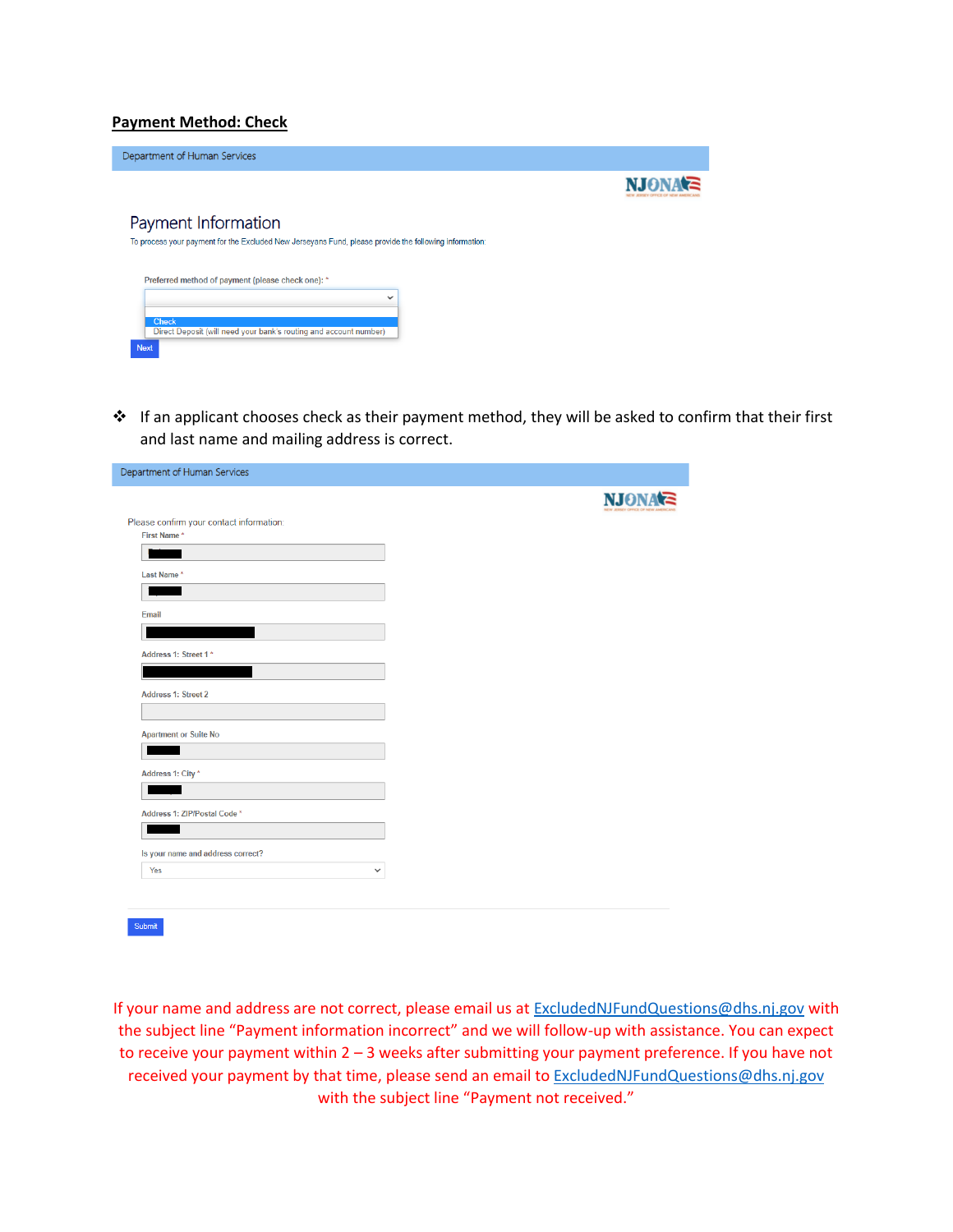## **Payment Method: Direct Deposit**

| Department of Human Services                                                                           |                          |
|--------------------------------------------------------------------------------------------------------|--------------------------|
|                                                                                                        | <b>NIONAE</b><br>------- |
| Payment Information                                                                                    |                          |
| To process your payment for the Excluded New Jerseyans Fund, please provide the following information: |                          |
|                                                                                                        |                          |
| Preferred method of payment (please check one): *<br>$\checkmark$                                      |                          |
| Check                                                                                                  |                          |
| Direct Deposit (will need your bank's routing and account number)                                      |                          |
| <b>Next</b>                                                                                            |                          |

❖ If an applicant chooses direct deposit, the applicant will be required to enter their banking information. You can find your routing and account number on any check or contact your bank to confirm that information. You will also be required to confirm if your account is a Savings or Checking account.

| YOUR NAME<br>1234 MAIN STREET<br>ANYWHERE, NJ 00000 |                                 | DATE | 123            |
|-----------------------------------------------------|---------------------------------|------|----------------|
| PAY TO THE<br>ORDER OF                              |                                 |      | \$             |
|                                                     |                                 |      | <b>DOLLARS</b> |
| 1:044072324                                         | 000123456789                    | 123  |                |
| <b>ROUTING</b><br><b>NUMBER</b>                     | <b>ACCOUNT</b><br><b>NUMBER</b> |      |                |

| Please complete the following fields:                           |  |
|-----------------------------------------------------------------|--|
| Bank Name*                                                      |  |
|                                                                 |  |
| <b>Bank Acount Number*</b>                                      |  |
|                                                                 |  |
| <b>ABA Routing No*</b>                                          |  |
|                                                                 |  |
| Checking or Savings Account?*                                   |  |
| $\check{~}$                                                     |  |
|                                                                 |  |
| Please enter your bank account number and routing number again: |  |
| Re-Enter Bank Account Number*                                   |  |
|                                                                 |  |
| Re-Enter ABA Routing No*                                        |  |
|                                                                 |  |
|                                                                 |  |